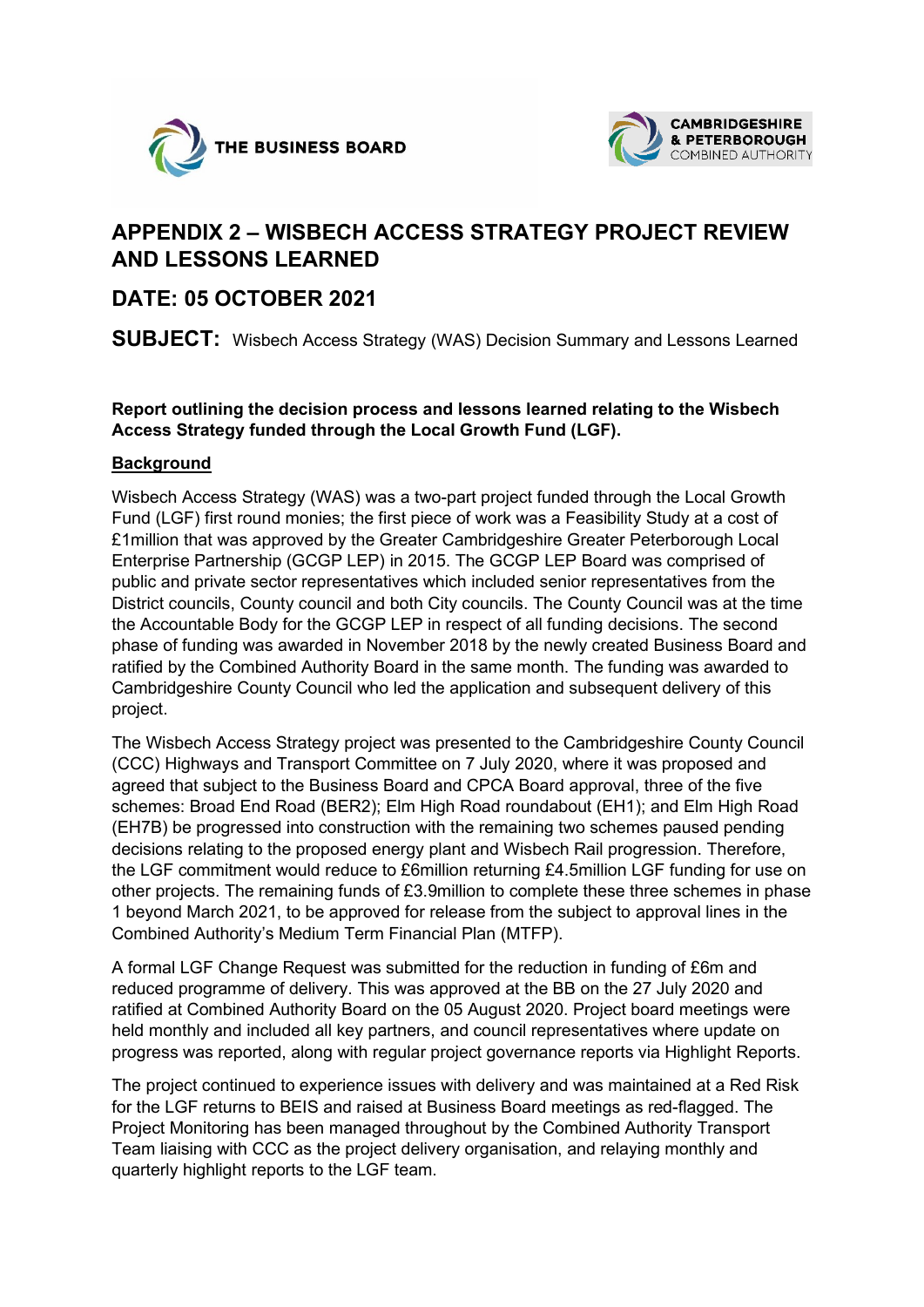A further LGF Change Request was submitted to the Business Board on the 27 July 2021 for a further reduction in delivery of the project, the request reduced the output to reduce the scope of the project from design and full construction of the 3 junctions to completing the Detailed Design stage for all three projects, including land procurement work. This was rejected at the Business Board and a recommendation to the Combined Authority Board to reject the change. The Combined Authority Board rejected the change and agreed to look at alternative sources of funding for this piece of work.

CCC were formally informed that the change request was rejected and that final accounts were required by the 30 September 2021 to ascertain the value of the returning funds to LGF. The funds will then be re-assigned to new LGF projects subject to the usual governance arrangements in place.

## **Lessons Learned**

We have not evaluated the WAS project yet, but a formal closure report has been issued to CCC for completion to begin that process. It is due to be independently evaluated this year and will continue this piece of work to enable us to gain an independent review of the work and how the project has been delivered.

The Business Board was established with new and robust governance and accountability arrangements put in place. The administration of the LGF within the CPCA was overhauled and a new transparent decision-making process for LGF applications created which included an external independent appraisal panel and revised legal contract and Grant funding agreement documents.

The new arrangements implemented by the Business Board for managing LGF also included more stringent scoring criteria on projects applying for LGF from a value of money, deliverability and long-term outputs/outcomes delivery arrangements. This included a minimum threshold score for approval of funding.

In terms of learning points in relation to the WAS project and specific changes to processes and procedures for current and future funding awards the following is noted:

1. The internal assessment conducted on the WAS project was not as detailed as we would carry out under the new Business Board arrangements.

**Lesson implemented:** Independent external appraisals on all project funding applications are now included for every project and the external scoring from that review and any recommendations or conditions from it, form part of the decisionmaking process for the Business Board and translate into conditions in the Grant Funding Agreements. The minimum scoring thresholds at Expression of Interest and Full Application now prevent project applications with poor assessment scores being approved. Furthermore, any weaknesses, lack of clarity or areas for improvement identified by the independent evaluators, are enshrined as conditions of approval for the grant offer being made.

2. The funding awarded to the WAS project was 100% LGF at both original £10.5m first approved amount and the revised £6m LGF amount later. When the project change request in July 2021 was rejected the remaining spend required was successfully approved from Combined Authority Gainshare.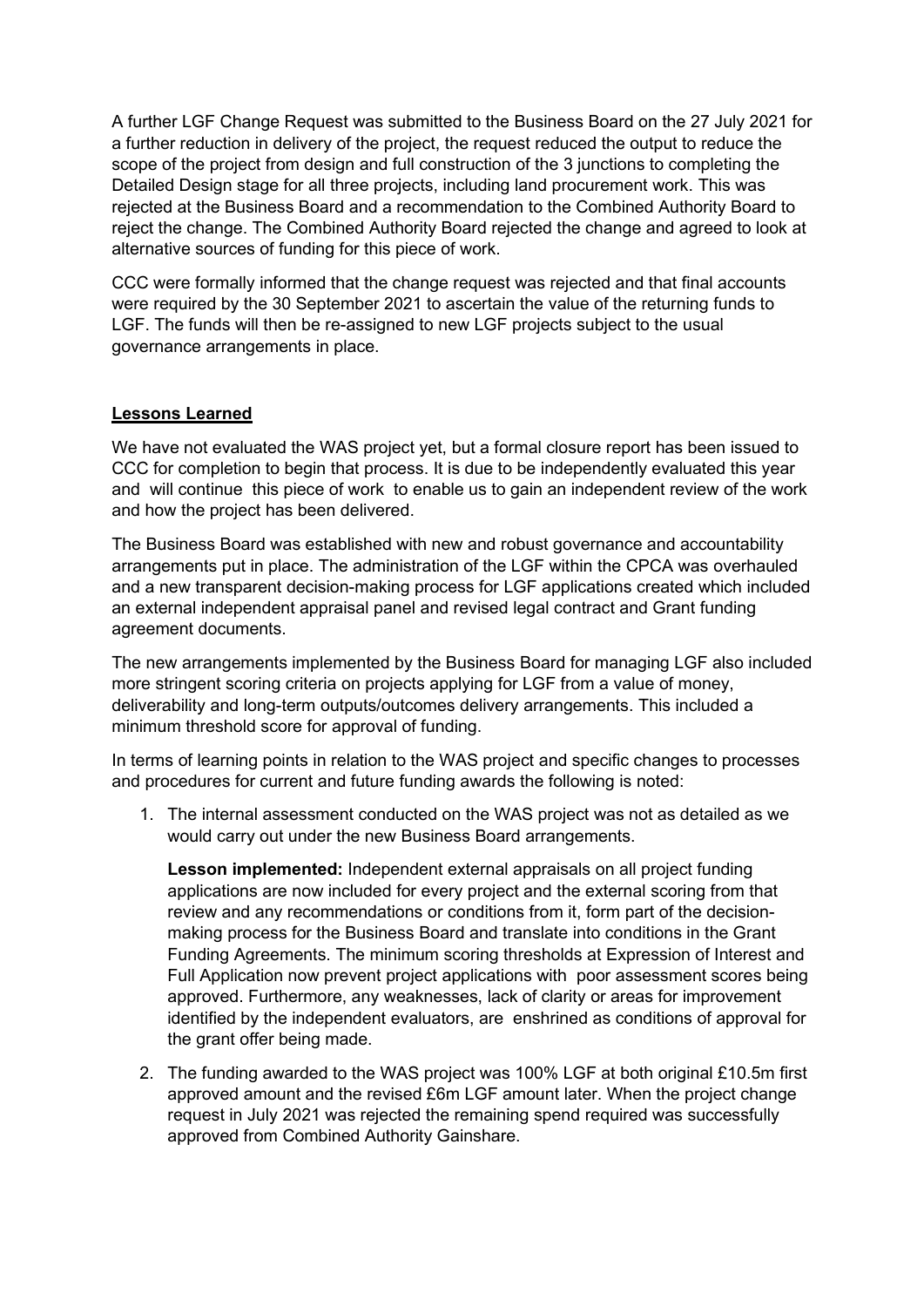**Lesson implemented:** Applications for funding projects are now not funded 100% unless exceptional circumstances are identified. However, this is reflected in the scoring criteria assessment at both the Expression of Interest stage and the Full Application independent assessment, meaning that a project would be "downmarked" for low or no match contribution from the applicant, and must be exceptional (and score exceptionally) in all other areas to get approval for funding at 100% intervention grant rate. When calling for projects and in the guidance for each funding scheme match funding is encouraged, set as a nominal 50% and increases the likelihood of approval for project applicants. It also provides the 'buy-in' from applicants to drive the delivery when their own match funding is invested alongside a grant investment award.

3. The stronger legal arrangements within the LGF Grant Funding Agreements allows us to clawback unspent LGF as in the case of this project and the final accounts from CCC for this project are currently being verified following the submission of final accounts.

**Lesson Implemented:** A full review of the Local Assurance Framework took place in early 2021 to include strengthening of the processes for clawback which included more options within grant funding agreements to pursue repatriation of funds and the sale of project assets and handling Project Change Requests based on learning from the iMET project and others, which has been applicable to this project.

4. Day to day monitoring and oversight of the WAS project was conducted by Combined Authority through its Transport Team and this put them in between the delivery partners CCC and the LGF team, in the earlier months of the WAS project this was not ideal in terms of responsible Officers in the chain through which being managed and reported but this has improved immensely this year which shows that this project has had much closer monitoring and robust oversight leading to CCC Project Change Request being rejected.

**Lesson Implemented:** Much stronger monitoring and oversight regime instigated by the LGF team to especially include closer working with Transport team colleagues to enable earlier alert on any projects which are not on track to delivery and output milestones, and through the transport team some of our LGF is still in delivery for transport projects.

5. Although the Business Board is responsible for the LGF and the CPCA its Accountable Body, and it's through those two boards the decisions have been debated and agreed, one of the areas that could have been improved is the involvement of the Local Authority earlier in this process, outside of Boards, for advice and support on delivery, redirection and reuse aspects of the project.

**Lesson Implemented:** The LGF Officers are now working much more closely with Local Authority Officers during all phases of projects being awarded, delivered and most crucially when changes requested or project failures, closures occur and clawback has to be instigated.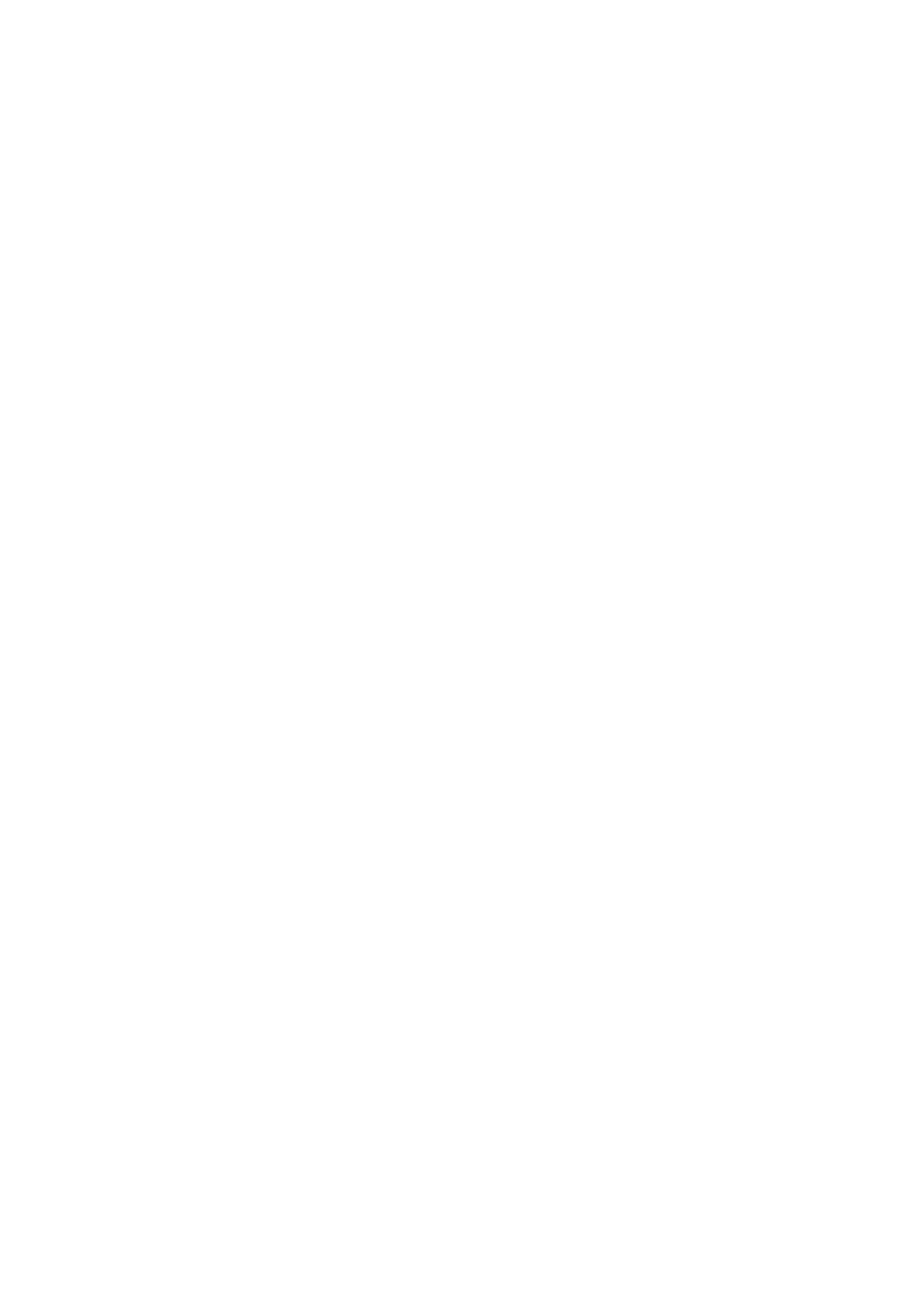|             | <b>WAS Decision Summary</b>                                                                                                                                                                                                                    |                                                    |                                                                                                                                                                                                                                                                                                                                                                                                                                                                                                                                                                                                                                                                                                                                                                                                                                                                                                                                                               |
|-------------|------------------------------------------------------------------------------------------------------------------------------------------------------------------------------------------------------------------------------------------------|----------------------------------------------------|---------------------------------------------------------------------------------------------------------------------------------------------------------------------------------------------------------------------------------------------------------------------------------------------------------------------------------------------------------------------------------------------------------------------------------------------------------------------------------------------------------------------------------------------------------------------------------------------------------------------------------------------------------------------------------------------------------------------------------------------------------------------------------------------------------------------------------------------------------------------------------------------------------------------------------------------------------------|
| <b>Date</b> | <b>Meeting or action</b>                                                                                                                                                                                                                       | <b>Paper/Activity</b>                              | <b>Decision</b>                                                                                                                                                                                                                                                                                                                                                                                                                                                                                                                                                                                                                                                                                                                                                                                                                                                                                                                                               |
| 01/04/2015  | <b>GCGP Meeting</b>                                                                                                                                                                                                                            | Funding<br>Approval -<br><b>LEP</b>                | Approval of the Feasibility Study value £1m. Starting<br>01/04/2015 - 31/03/2017<br>The Feasibility Study will develop an Outline Business Case for<br>the implementation of the preferred option for delivery and<br>application for further funding of £10.5m of LGF                                                                                                                                                                                                                                                                                                                                                                                                                                                                                                                                                                                                                                                                                        |
| 26/11/2018  | <b>Business Board Meeting</b>                                                                                                                                                                                                                  | <b>WISBECH</b><br><b>ACCESS</b><br><b>STRATEGY</b> | It was resolved to:<br>a. note the proposed package of measures for further<br>development (Table 2 Recommended Wisbech Access Strategy<br>Package);<br>b. recommend the Combined Authority Board approve a budget<br>of £10,500,000 to enable the procurement of an appropriate<br>design and build contractor to immediately commence the<br>delivery of an overlapped phased design and construction<br>programme;<br>c. recommend the Combined Authority Board delegate authority<br>to the Transport Director, in consultation with the Chair of the<br>Transport Committee, at key gateway stages to deliver this<br>package of works on behalf of the Business Board;<br>d. recommend to the Combined Authority Board to, subject to<br>BEIS Ministerial approval of the release of future Growth Deal<br>funds, release of the £10.5m Growth Deal funding for the<br>delivery of this vital scheme for the housing and economic<br>growth of Wisbech. |
| 28/11/2018  | <b>Growth Deal</b><br>(a) Wisbech Access Strategy<br>Summary of study work and<br>request to proceed to<br>delivery of<br>design with simultaneous<br>construction of phase 1<br>interventions<br>(b) M11 Junction 8<br>Improvement<br>Project | Combined<br>Authority<br><b>Board</b>              | It was resolved to note the decisions of the Business Board<br>and, subject to confirmation from Government that local growth<br>funds have been released for allocation by the Business Board,<br>to:<br>a) approve a budget of £10,500,000 to enable the procurement<br>of an appropriate design and build contractor to immediately<br>commence the delivery of an overlapped phased design and<br>construction programme.<br>b) delegate authority to the Transport Director, in consultation<br>with the Chair of the Transport Committee, at key gateway<br>stages to deliver this package of works on behalf of the<br>Business Board.<br>c) subject to BEIS Ministerial approval of the release of future<br>Growth Deal funds, release of the £10.5m Growth Deal funding<br>for the delivery of this vital scheme for the housing and                                                                                                                |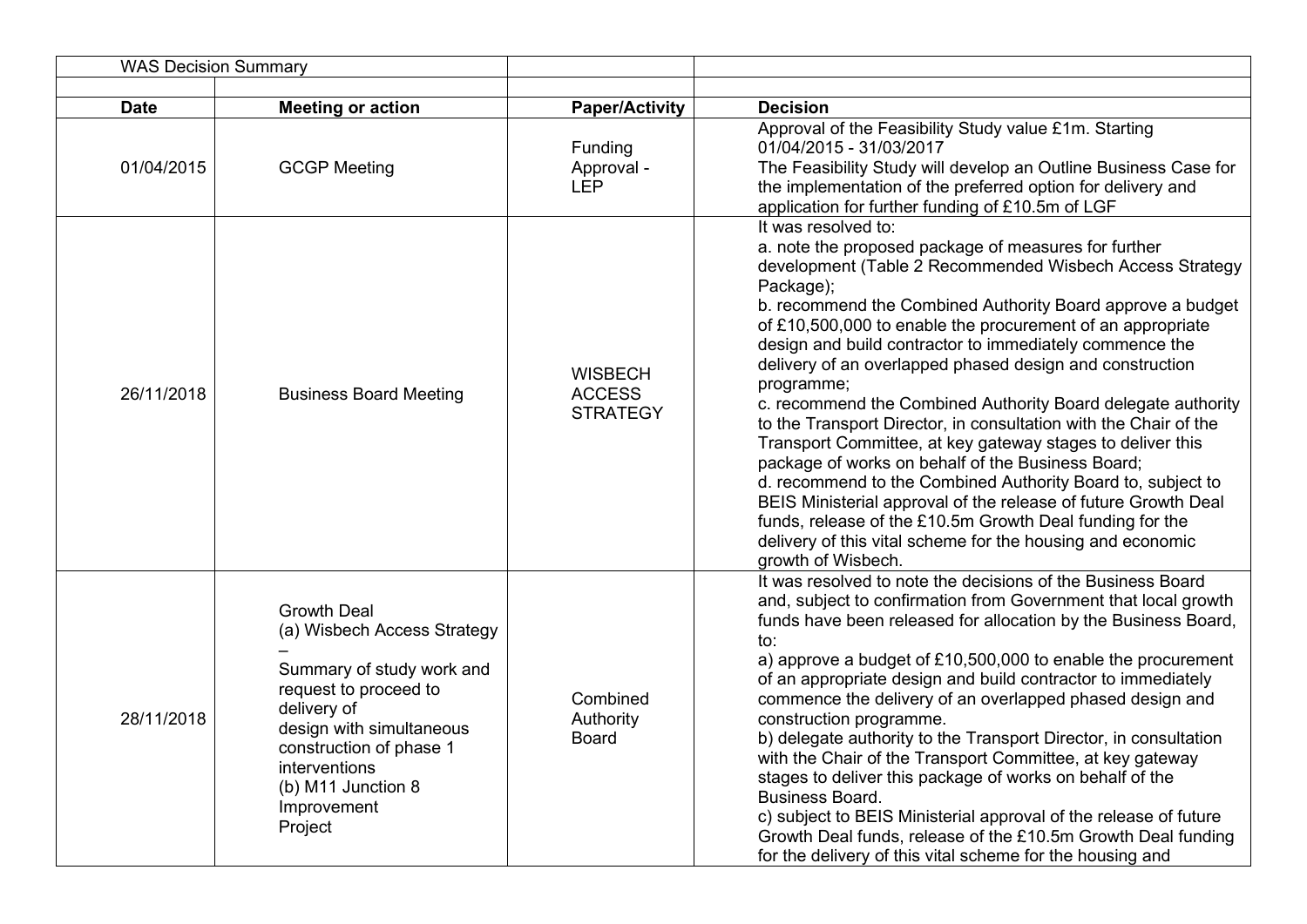|            |                                                               |                                       | economic growth of Wisbech.<br>d) release the £1m Growth Deal funding to Essex County<br>Council, to support the delivery of the range of improvements<br>outlined within this paper for the M11 Junction 8.                                                                                                                                                                                   |
|------------|---------------------------------------------------------------|---------------------------------------|------------------------------------------------------------------------------------------------------------------------------------------------------------------------------------------------------------------------------------------------------------------------------------------------------------------------------------------------------------------------------------------------|
| 20/02/2020 | Growth deal - GFA signed<br>for £10.5m                        | <b>Business</b><br>Board agreed       | GFA signed for the implementation of the preferred options for<br><b>Wisbech Access</b>                                                                                                                                                                                                                                                                                                        |
| 27/07/2020 | <b>Business Board Meeting</b>                                 |                                       | Recommended that the Combined Authority Board note all the<br>programme updates outlined in this paper.<br>Recommended the Combined Authority Board approve the<br>change request for the Wisbech Access Strategy project.<br>Noted the funding position and forecast for Local Growth Fund<br>Projects in delivery.<br>Noted the summary of funding streams under management of<br>the Board. |
| 05/08/2020 | <b>Local Growth Fund</b><br>Programme<br>Management July 2020 | Combined<br>Authority<br><b>Board</b> | It was resolved to:<br>a) Note all of the programme updates contained in the report to<br>the Business Board on 27 July 2020.<br>b) Approve the change request for the Wisbech Access<br>Strategy Project.                                                                                                                                                                                     |
|            |                                                               |                                       |                                                                                                                                                                                                                                                                                                                                                                                                |